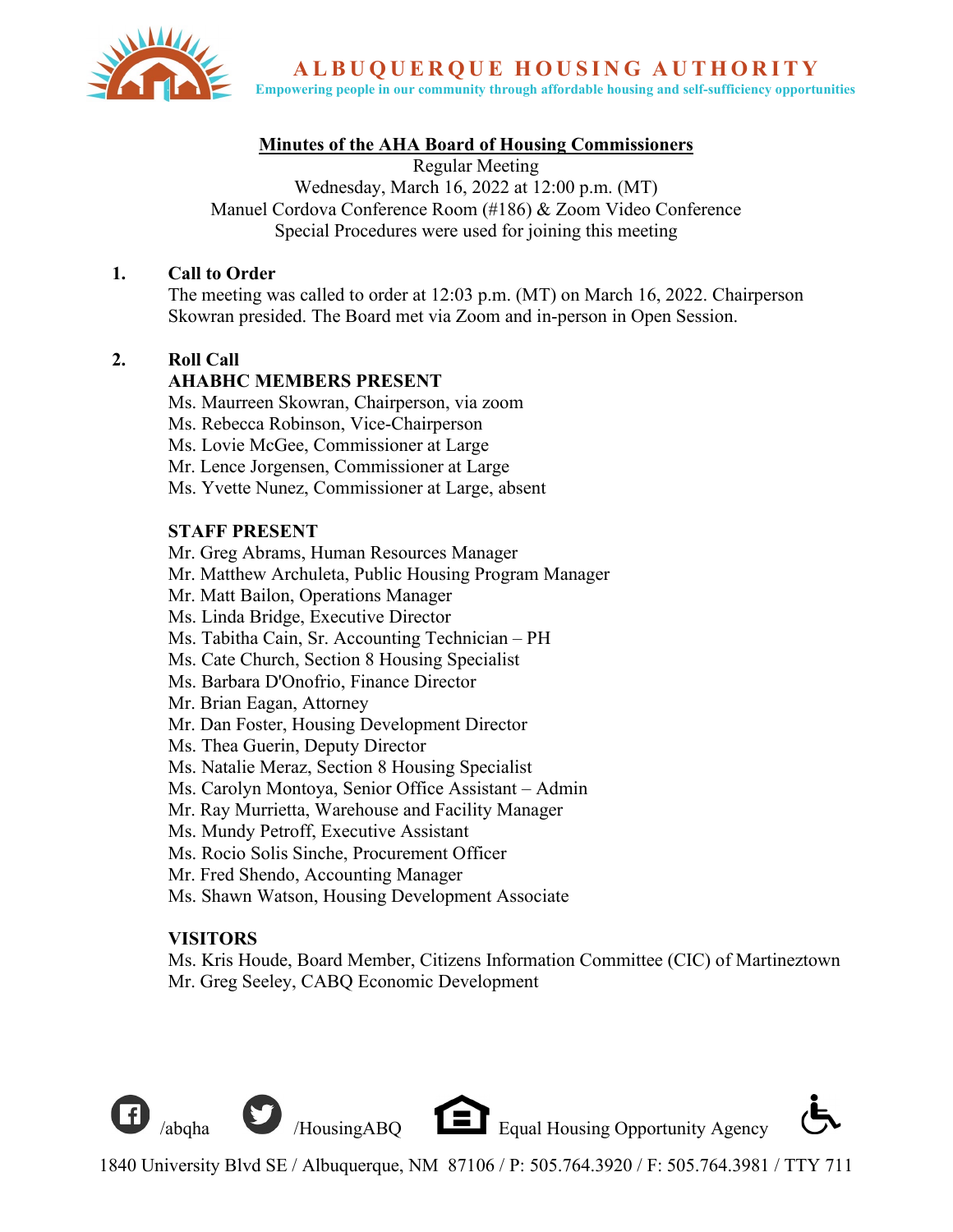## **3. Approval of Minutes**

Board of Housing Commissioners Meeting February 16, 2022

Member Robinson moved to approve the minutes; seconded by Member McGee. The motion carried by a 4-0 vote.

## **4. Public Comment**

There were no public comments.

#### **5. Consent Agenda**

There were no consent agenda items.

#### **6. Resolutions and Communications**

a) Report of the Secretary (Executive Director, Linda Bridge, Deputy Director Thea Guerin and Housing Development Director Dan Foster)

Ms. Bridge and Ms. Guerin presented the February/March update in the Report of the Secretary and the Albuquerque Housing Authority Production Snapshot Report, Mr. Foster presented the Capital Fund Report; all addressed questions from Members of the Board.

Member Robinson moved to accept receipt of the Report; seconded by Member Jorgenson. The motion was carried by a 4-0 vote.

#### **7. New Business**

#### **8. Old Business**

a) Review of the Draft HUD 5-Year Strategic Plan, Annual Plan, and Capital Fund 5-Year Action Plan

Ms. Guerin reviewed the Draft HUD 5-Year Strategic Plan, Annual Plan, and Capital Fund 5-Year Action Plan and addressed questions from Members of the Board.

#### **9. Other Business**

The next scheduled Regular Meeting of the Board will be on Wednesday, April 20, 2022, at 12:00 p.m. The meeting will be held in person at the Albuquerque Housing Authority Administration Office, in the Carnis Salisbury Building, 1840 University Blvd SE, Albuquerque, NM, and the public will have the option to attend in person or by video conference.

## **10. Announcements**

**11.** Greater Albuquerque Housing Partnership is holding a Ribbon Cutting event for the Luminaria Senior Community at 10600 Central Ave SE (at Eubank) on Wednesday, March 30, 2022, 11 a.m. to 1 p.m. AHA awarded 23 Project Based Voucher unit to this new rental housing development. If you are interested in attending, RSVP by March 23 to [info@abqgahp.org.](mailto:info@abqgahp.org)